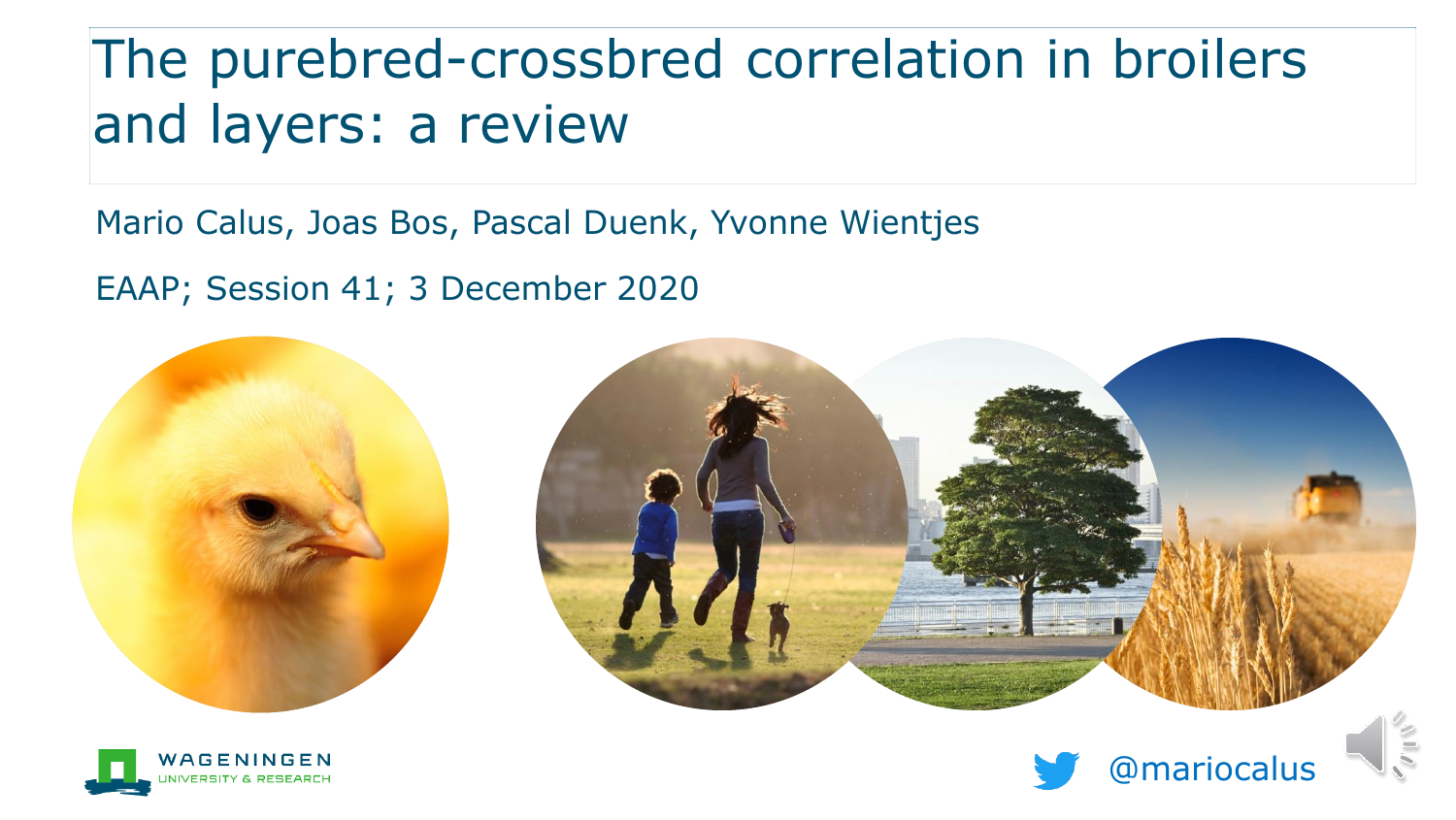



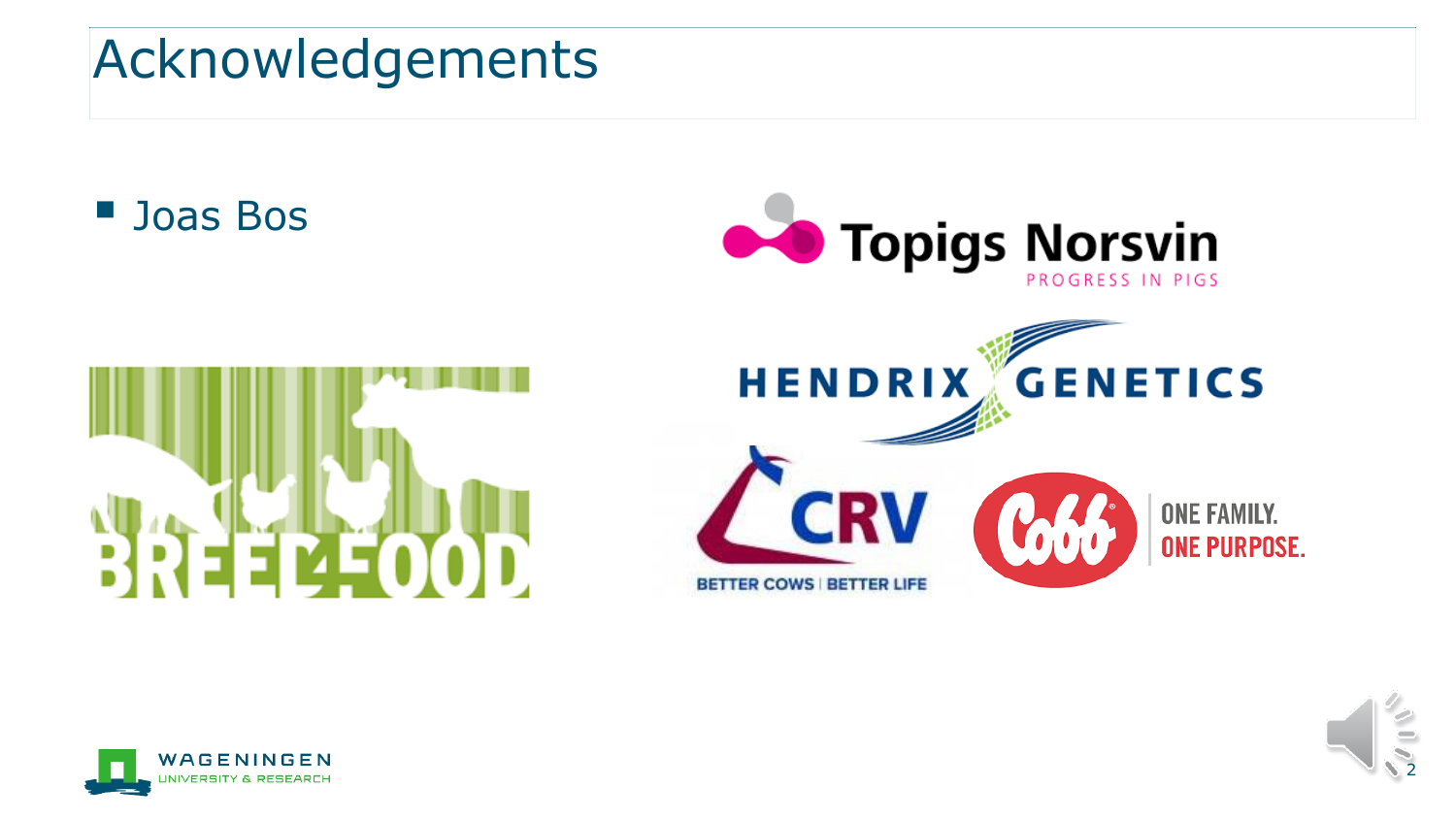### Why this review?

Purebred-crossbred correlation  $(r_{pc})$  is an important parameter

- Selection on purebred or crossbred performance?
- **Pedict response to selection**



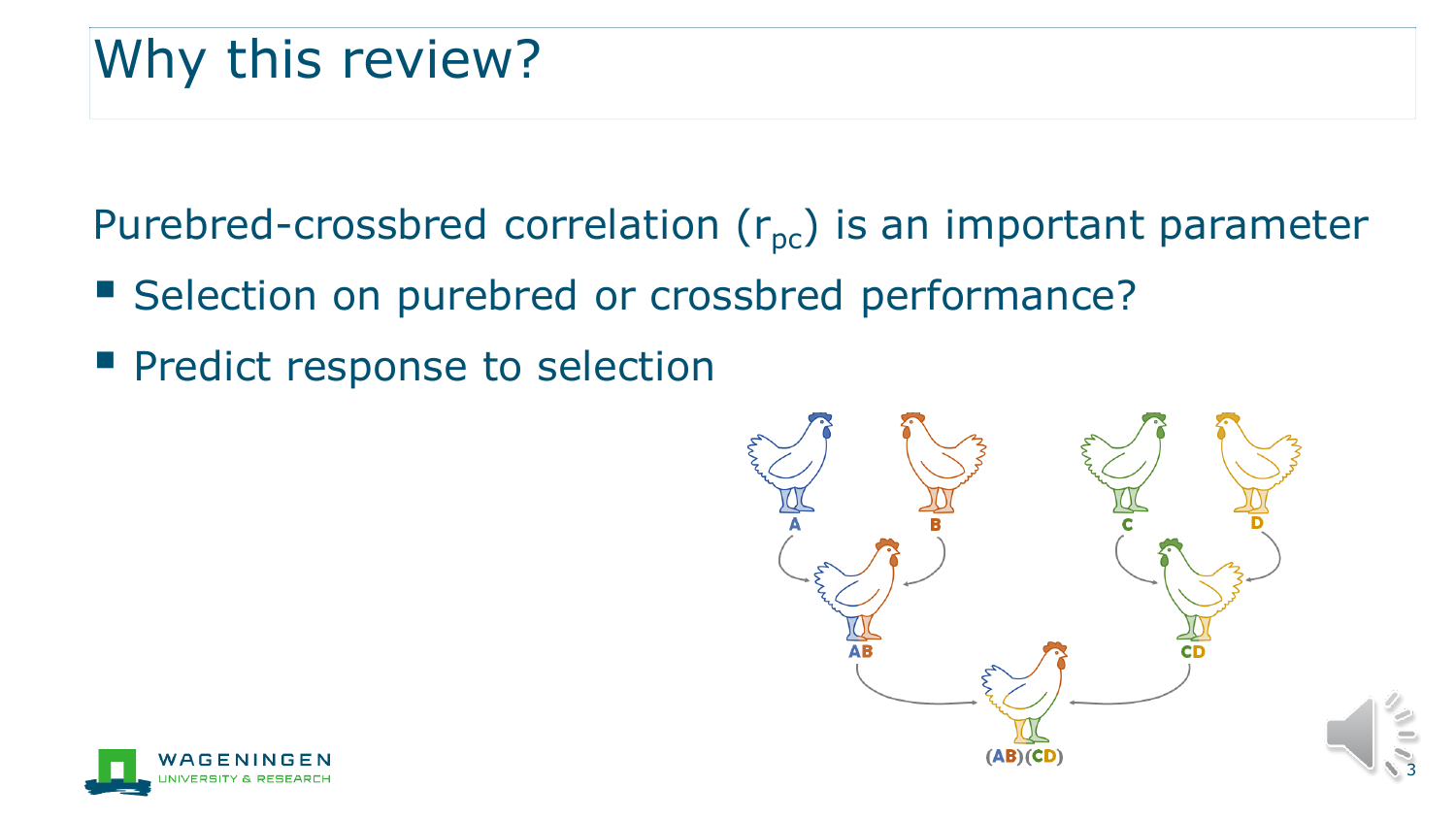# The purebred-crossbred genetic correlation:  $r_{\text{nc}}$

#### *rpc* **is a genetic correlation depending on:**

- Differences in genetic background (*rGG(pc)*)
	- Genotype by genotype interaction (GxG)
- Differences in environment (*rGE(pc)*)
	- Genotype by environment interaction (GxE)
- Differences trait definitions ( $r$ <sub>*TD(pc)*</sub>)

$$
r_{pc} = r_{GG(pc)} \times r_{GE(pc)} \times r_{TD(pc)}
$$



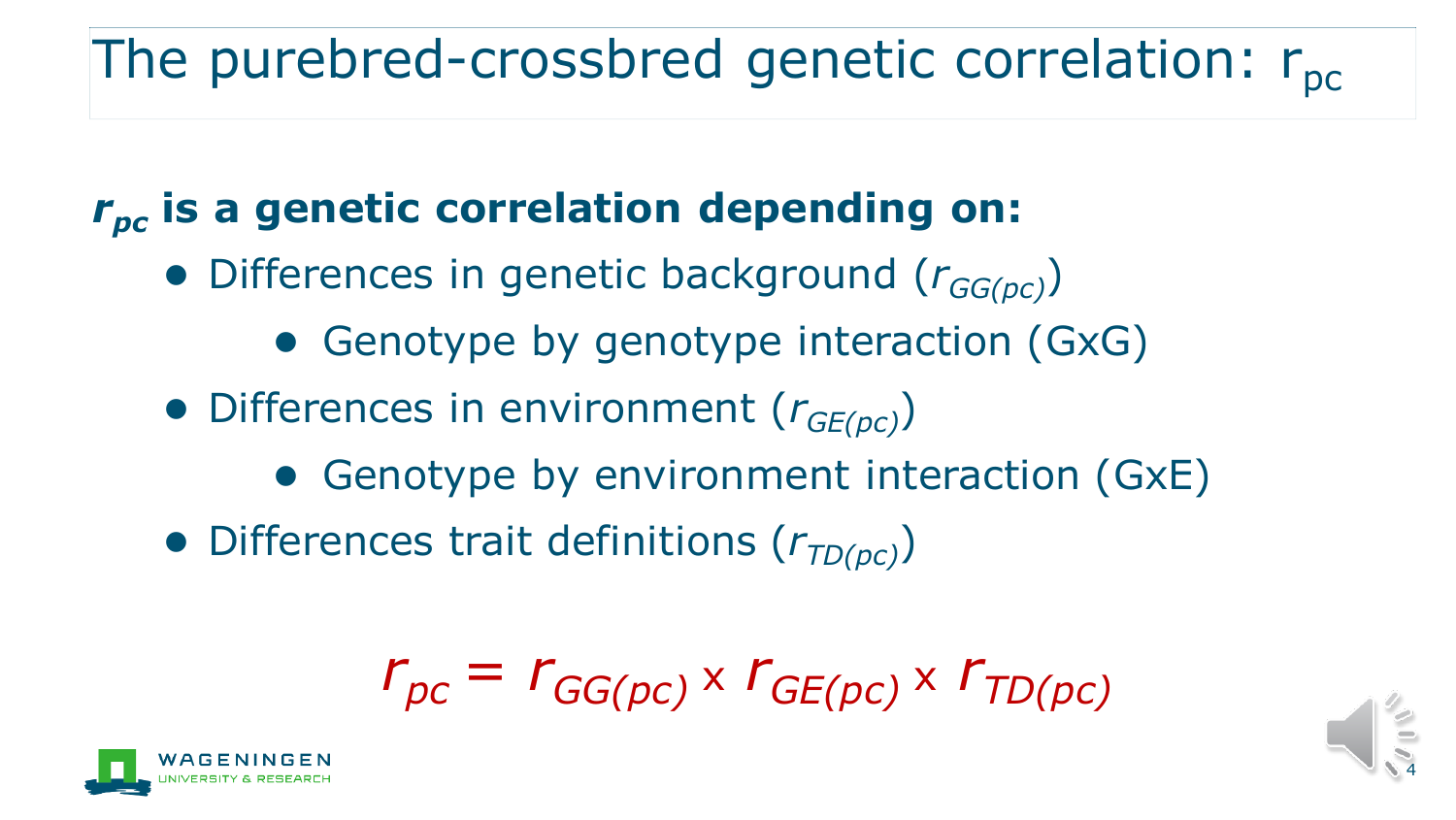### Overview of studies used

■ In total 14 studies with 128  $r_{pc}$  estimates were used

- 10 studies on layers
- 4 studies on broilers

- Published since 1965
	- Most layer studies *before* 2000
	- Most broiler studies *after* 2000



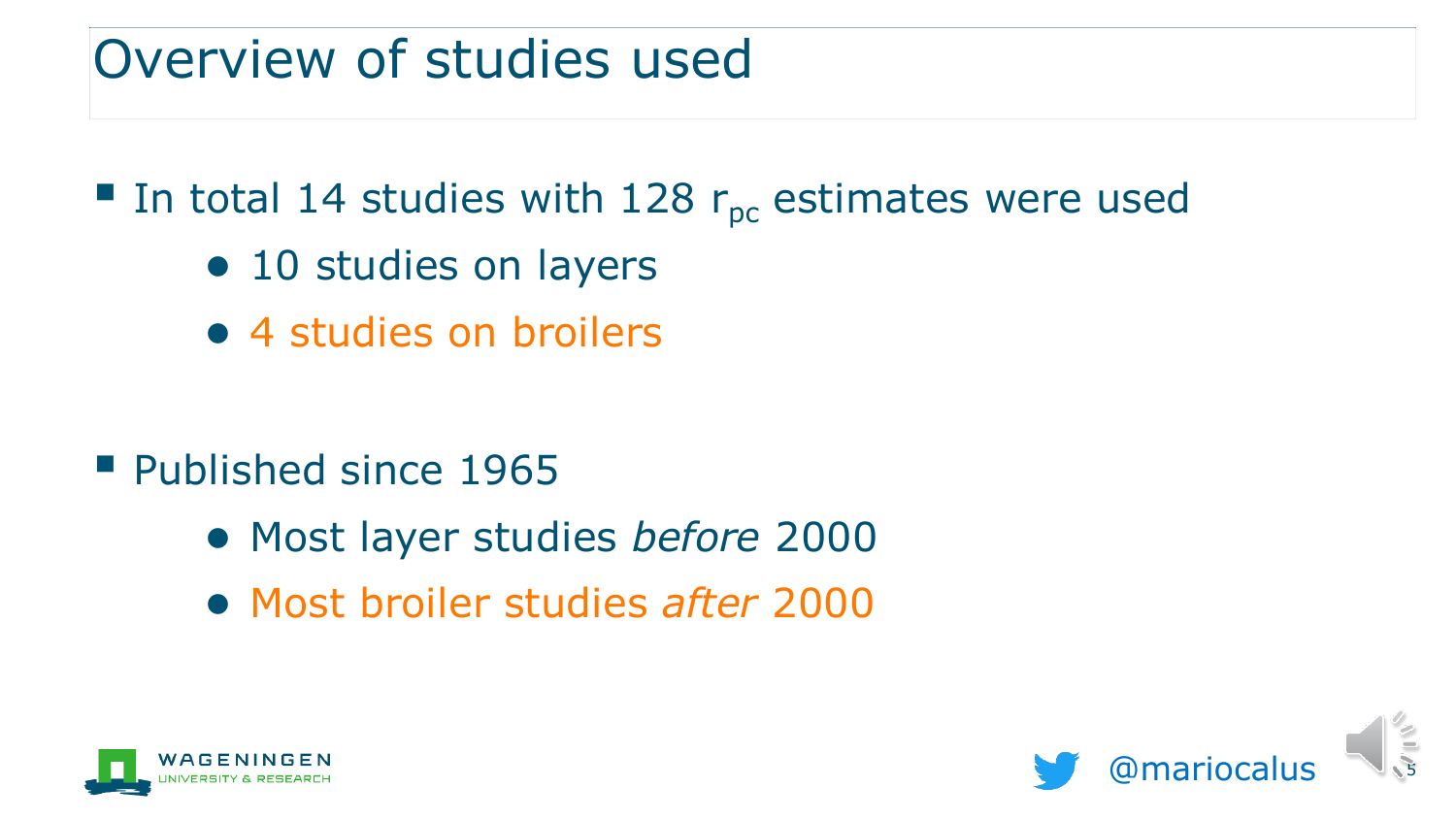## $r_{\text{pc}}$  values per trait (category)

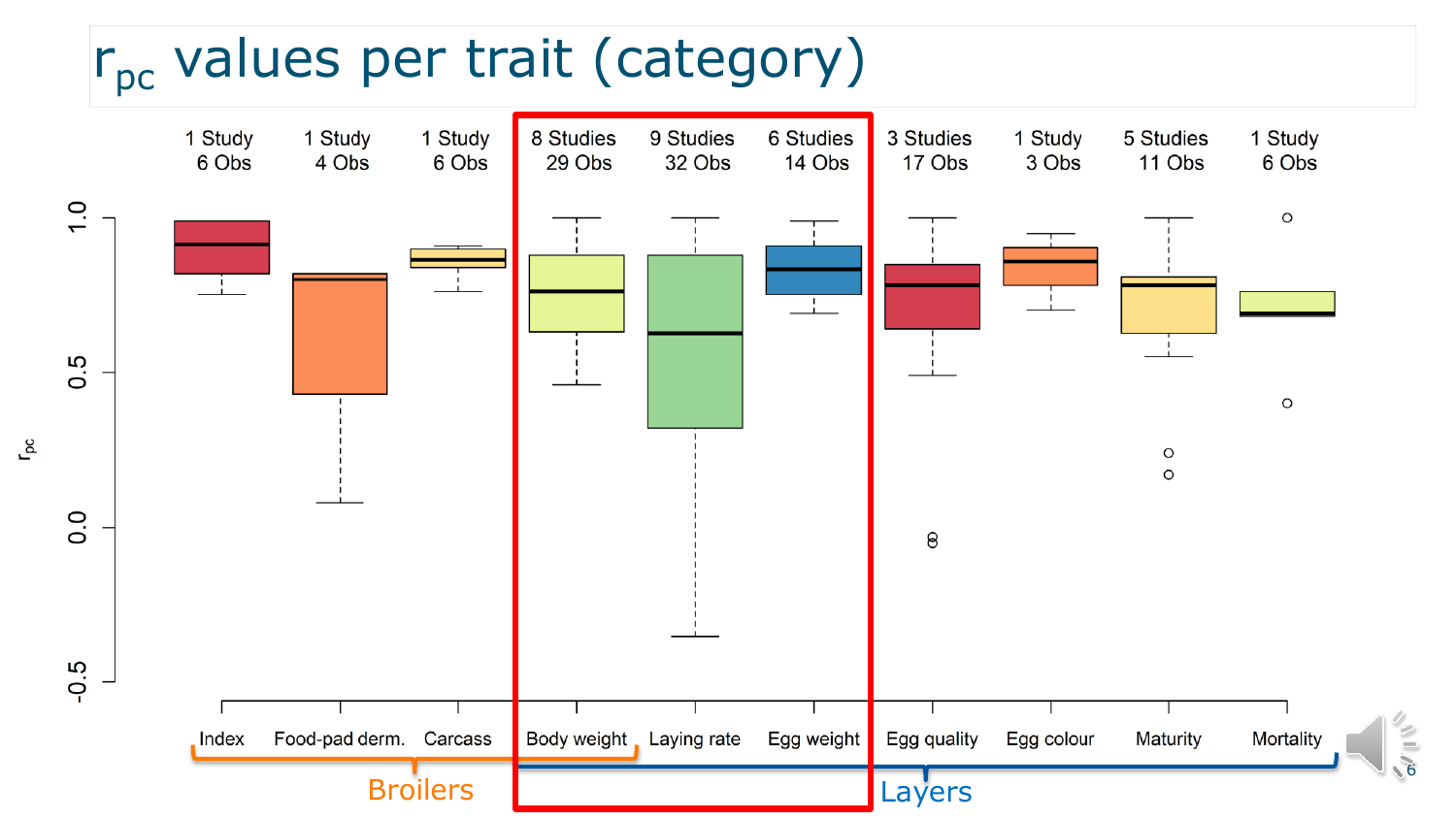## GxE and GxG included in experimental designs?

|                  |                      |                    | <b>Number of studies</b> |        |
|------------------|----------------------|--------------------|--------------------------|--------|
| <b>Including</b> | Animals <sup>1</sup> | <b>Environment</b> | <b>Broilers</b>          | Layers |
| <b>GxE only</b>  | PB                   | <b>Different</b>   | 3                        |        |
| <b>GxG only</b>  | PB & CB              | <b>Same</b>        |                          | 5      |
| <b>Both</b>      | PB & CB              | <b>Different</b>   | <b>COL</b>               | 5      |

 $1PB = purebred$ ;  $CB = crossbred$ 



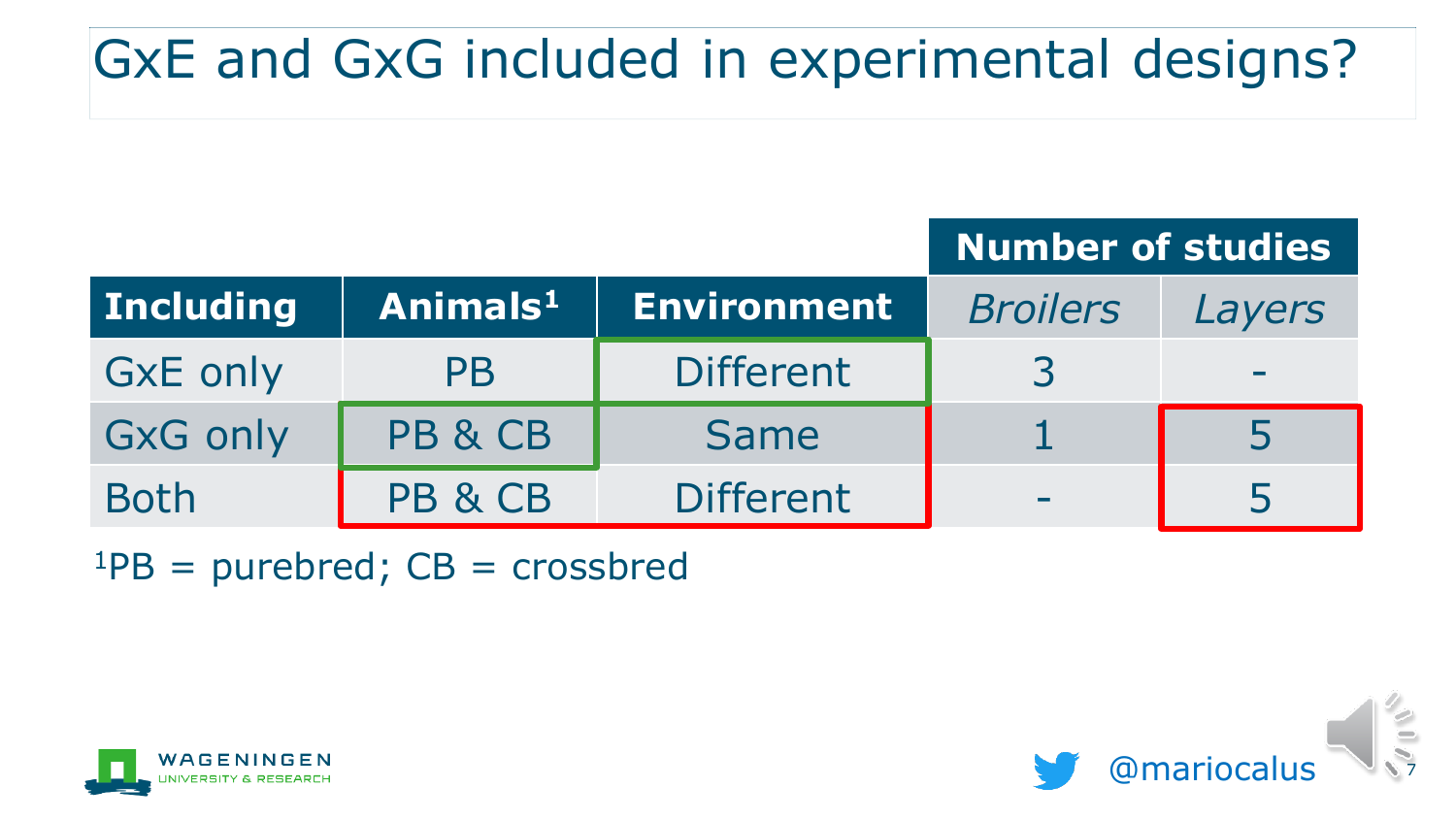## GxE – egg weight (layers; 6 studies)



### $\blacksquare$  Overall high  $r_{\text{pc}}$  values

#### ■ Not affected by GxE (?)

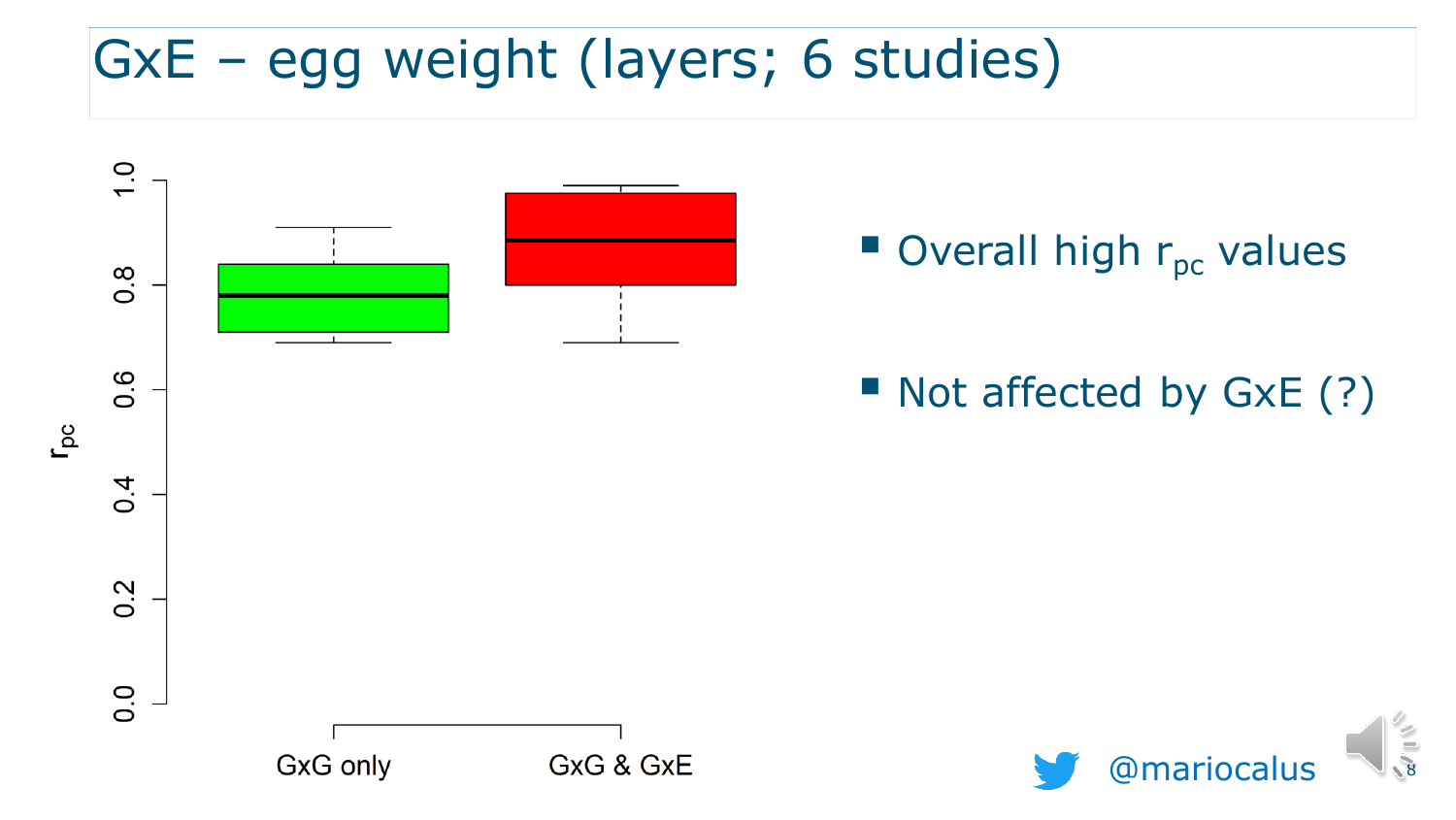## GxE – laying rate (layers; 9 studies)



**U** Very high  $r_{pc}$  without GxE ● Impact GxG limited

### Relatively low  $r_{\text{pc}}$  with GxE

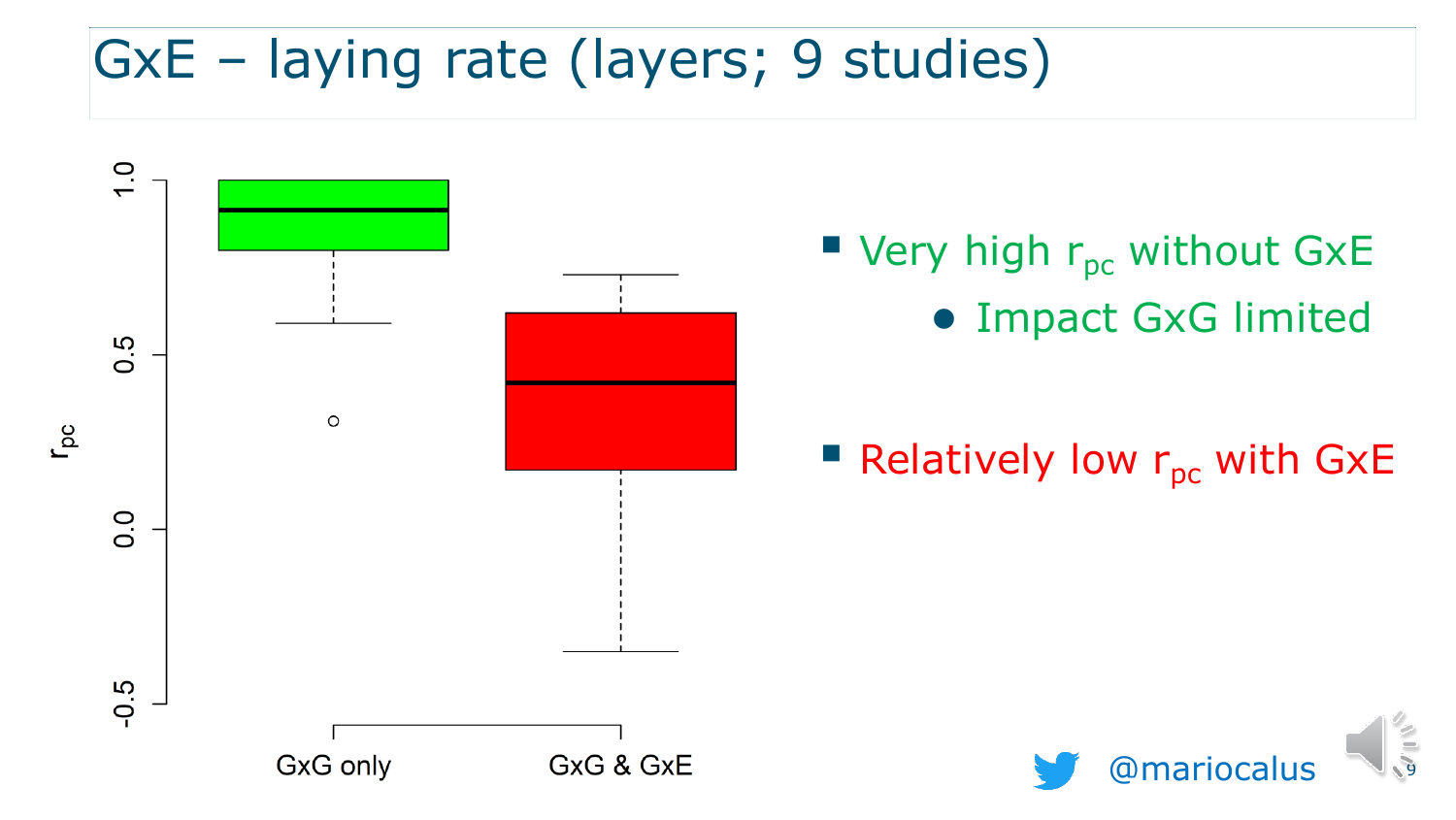# Broilers *versus* layers: Body weight (8 studies)



Effectively different traits:

- **E** Broilers: 5-6 weeks
	- $\bullet$  With GxE: lower  $r_{\text{pc}}$  values
- **E** Layers:  $\sim$  18 weeks
	- $\bullet$  With GxE:  $r_{\text{pc}}$  still high

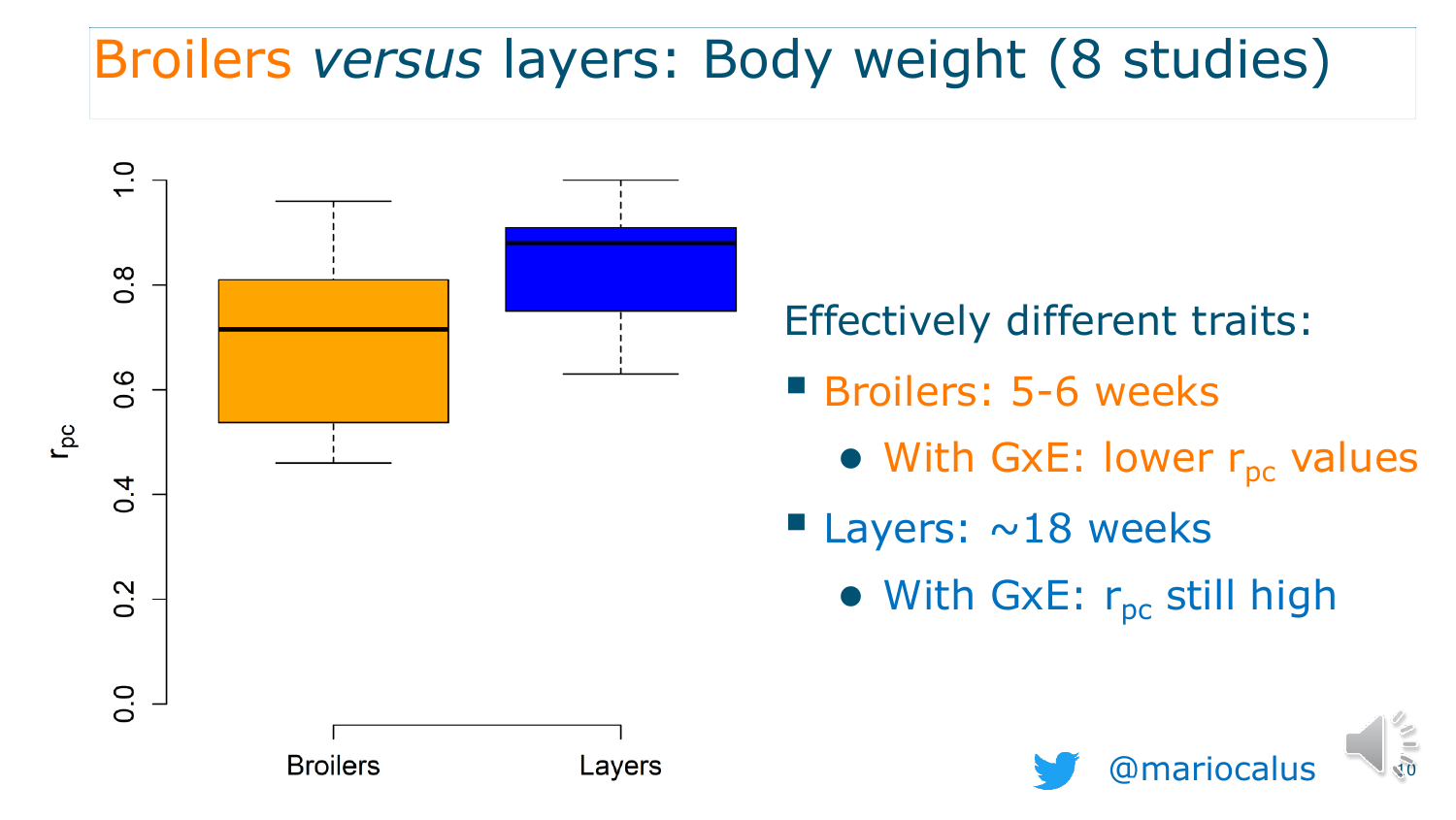### **Implications**

■ Crossbreds used in 11 studies

- 2-way in all 10 layer studies
- 3-way in 1 broiler study
- Only 5 out of the 14 studies included *both* GxE & GxG
- In practice:
	- 4-way crossbreds; always GxE & GxG
	- $\bullet$  r<sub>pc</sub> values may be lower than reported here

@mariocalus <sup>11</sup>